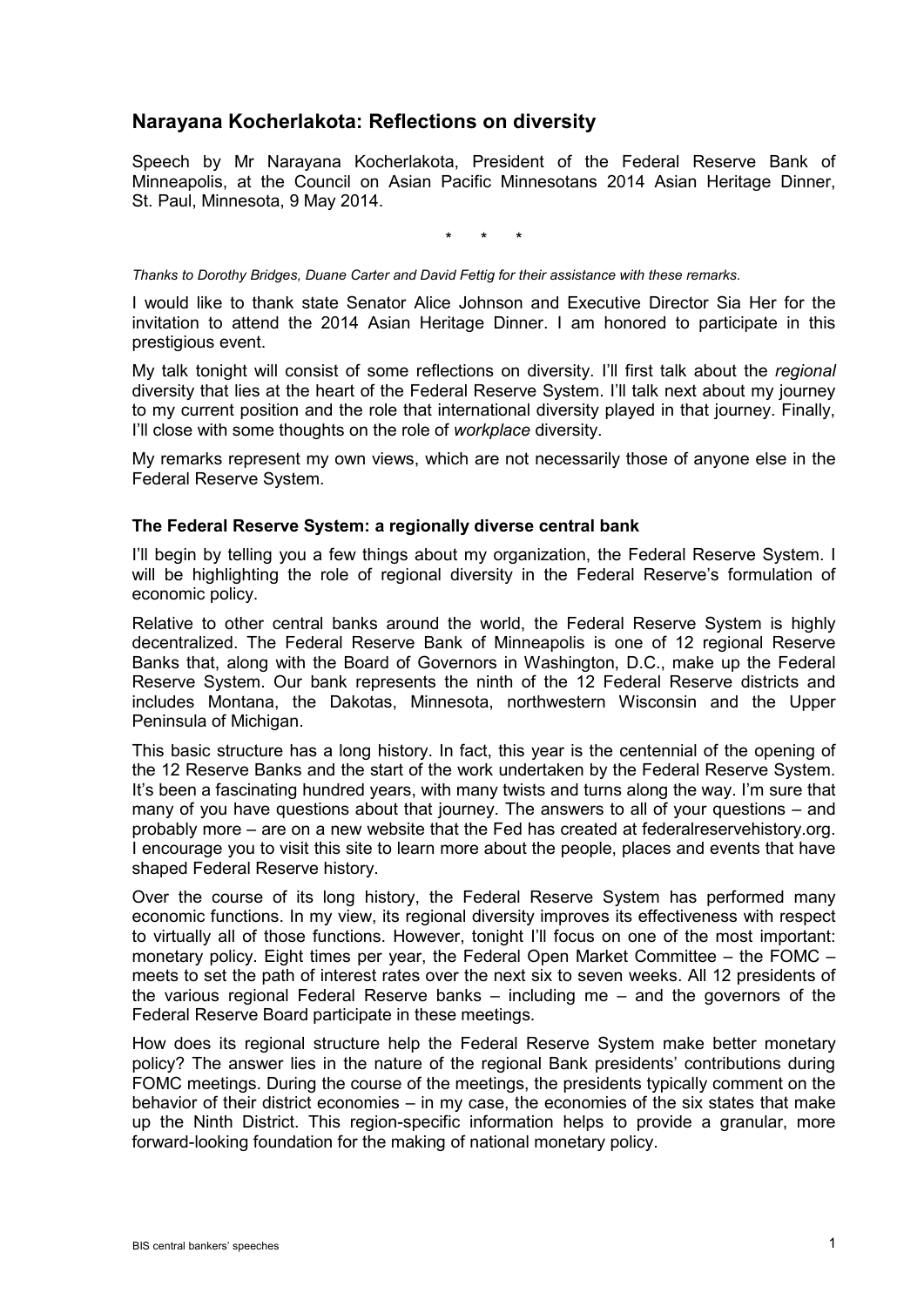Where do the presidents get this region-specific information? There are many answers to this question. But we are especially indebted to the members of our boards of directors and advisory councils, who use their extensive contacts in the local community to provide us with valuable economic intelligence. The Reserve Banks know that our district economies are all complex systems, and so we need "intel" from a wide range of perspectives. Accordingly, the Reserve Banks work hard to ensure that the members of our boards and advisory councils come from many walks of life – farming, banking, Fortune 500 companies, nonprofits, labor unions and start-ups to name but a few – and many parts of our districts.

So, the 12 presidents contribute to monetary policy deliberations by providing local economic intelligence about their districts. But the presidents also often make comments about economic research being done within their Banks that helps shed light on national economic conditions. Hence, the geographic diversity within the System is important for another reason: It generates valuable intellectual diversity across the System. For example, back in the 1970s, the Minneapolis Fed Research department played a key role in fostering the "rational expectations revolution" that has helped transform the making of monetary policy around the world. I'd love to take a few hours to explain this important development in policymaking – but it's a Friday night. The relevant point is this: Would these economists have played this same role had they been working in Washington, or anywhere else in the System, for that matter? I believe that the answer to this question is no. The ideas in the Research department were generated by synergistic interactions between Minneapolis Fed economists and University of Minnesota economists – synergies that owed a lot to the geographical proximity between the two institutions.

To sum up: My organization, the Federal Reserve System, is grounded in a decentralized regional structure. This decentralized regional structure ensures that national policymakers have access to information about local economies – information that is often more forwardlooking than lagged aggregate data. But, just as importantly, the regional structure also promotes intellectual diversity in the way policymakers think about the economy.

## **My diverse beginnings**

I'll now turn to a different set of reflections on diversity – reflections about my journey to my current position.

I was born in Baltimore, Maryland, but my parents moved me to Canada when I was less than a year old. I suspect that they did not consult extensively with me first! For most of my childhood, I grew up in Winnipeg, which is about 300 miles northwest of here as the crow flies, before returning to the United States to attend college. I've lived in my home country ever since.

Both of my parents spent most of their professional careers as professors of statistics at the University of Manitoba. Given their example, it is probably not surprising that I ended up becoming a professor myself – albeit in economics, rather than statistics. After getting my doctorate, I worked in a number of economics departments around the country, including the University of Minnesota for most of the 2000s. Along the way, I was a researcher at the Federal Reserve Bank of Minneapolis in the mid-1990s. I maintained a close working relationship with the Research department following that stint.

In early 2009, it was announced that Gary Stern, the long-time president of the Bank, would be retiring soon. Many of you will remember that, in early 2009, we were in the depths of the Great Recession. I was highly motivated to serve my country as best I could in this hour of need, and so I applied for the job. I was fortunate enough to win the approval of the Minneapolis Fed's board of directors and the Board of Governors in Washington, and so I became president in October 2009. The job has, to put it mildly, been a highly rewarding one.

This description – with its emphasis on my training and experience – captures much of what matters about my journey to my current position. Nonetheless, I also feel that it glosses over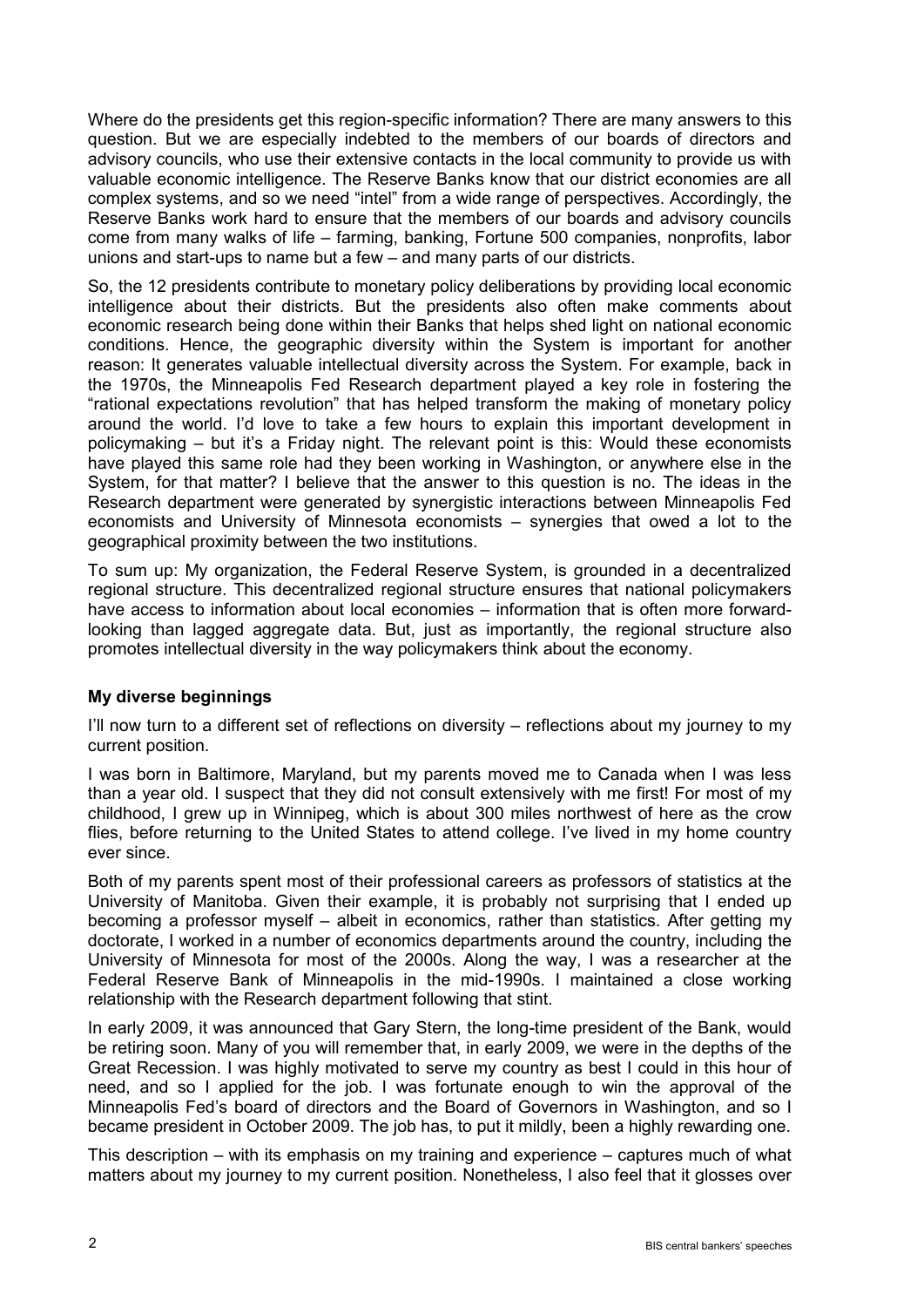something important. That missing piece can be summed up in a question that I often get: Why do you have such an unusual name?

The answer to this question is that my father was Asian Indian – and was, more specifically, from the state of Andhra Pradesh. (I add that specificity because it matters: My last name is very much identified with that particular state – a state that has roughly one-fourth the population of the United States.) My father immigrated to the United States in 1960 to attend graduate school in statistics, which is where he met my mother. My mother is of European descent. She grew up in a suburb of Pittsburgh, Pennsylvania, and her parents were both born in the United States. My parents got married when they were in grad school, and so I was able to attend my father's Ph.D. graduation ceremony. I probably didn't appreciate the event as much as I should have. In my defense, I was only nine months old.

My parents' household was – automatically – a *diverse* household. It was diverse in terms of food – something that mattered a lot to me as a child. It was diverse in terms of our family and friends. Perhaps most importantly, it was diverse in terms of *ideas*. As a child, I read the lives and words of American heroes like Abraham Lincoln. But I also read the lives and words of Indian heroes like Mohandas Gandhi. In this way, I learned at a young age that two different cultures can give us at least two different ways to think about a problem. I learned too that both of those different ways can provide valuable insights, even if they seem to be in conflict. Perhaps as a consequence, I tend to follow many tracks – almost at once – in my thinking about problems. I have found this multipronged approach to problems helpful in many facets of my life. But it does have the potential to create communication challenges!

I can sum up the overall impact of my beginnings in this way. When I was a child, and especially when I was a teen, my parents seemed, well, old-fashioned. I suspect that I was not the first nor the last child or teen to feel that way! But, looking back, I realize that, in many ways, my upbringing in the 1960s and 1970s was surprisingly well-designed for the 21st century that was to come. In particular, our internationally diverse household was ideal preparation for our increasingly diverse country and interconnected world.

## **Some final reflections on workplace diversity**

I've talked about two kinds of diversity. The first kind is the regional and economic diversity that lies at the heart of the Federal Reserve System. The second kind is the international diversity that lay at the heart of my parents' household. But you will observe that I implicitly argued that both kinds of diversity are valuable in large part because they are associated with a diversity of ideas.

That brings me to some final thoughts about diversity and, more specifically, diversity in the workplace. Many organizations, including my own, emphasize that they aim to attract and retain a diverse workforce. Of course, as we just discussed, the word diversity has many meanings. But certainly, when we talk about a "diverse" workforce, we typically mean to include gender and ethnic diversity. In the case of the Federal Reserve Bank of Minneapolis, part of the mission of our Office of Minority and Women Inclusion is to promote exactly that kind of diversity within our workforce.

The emphasis on this aim in public communications is mostly beneficial. But it can have an unfortunate side effect. Some observers could be led to think that diversity is an ultimate objective of the organization, and so there is an implicit trade-off between achieving a diversity objective and achieving the other goals of the organization. I don't see any such trade-off. Rather, I believe that an organization like the Minneapolis Fed will be less effective at achieving its core missions unless it is able to attract and retain a diverse workplace. I'll put this as an economist: I do not see diversity as an objective unto itself. Rather, like the electricity that powers our building or the computers that fill our offices, diversity is simply a fundamental input to our being able to achieve our goals.